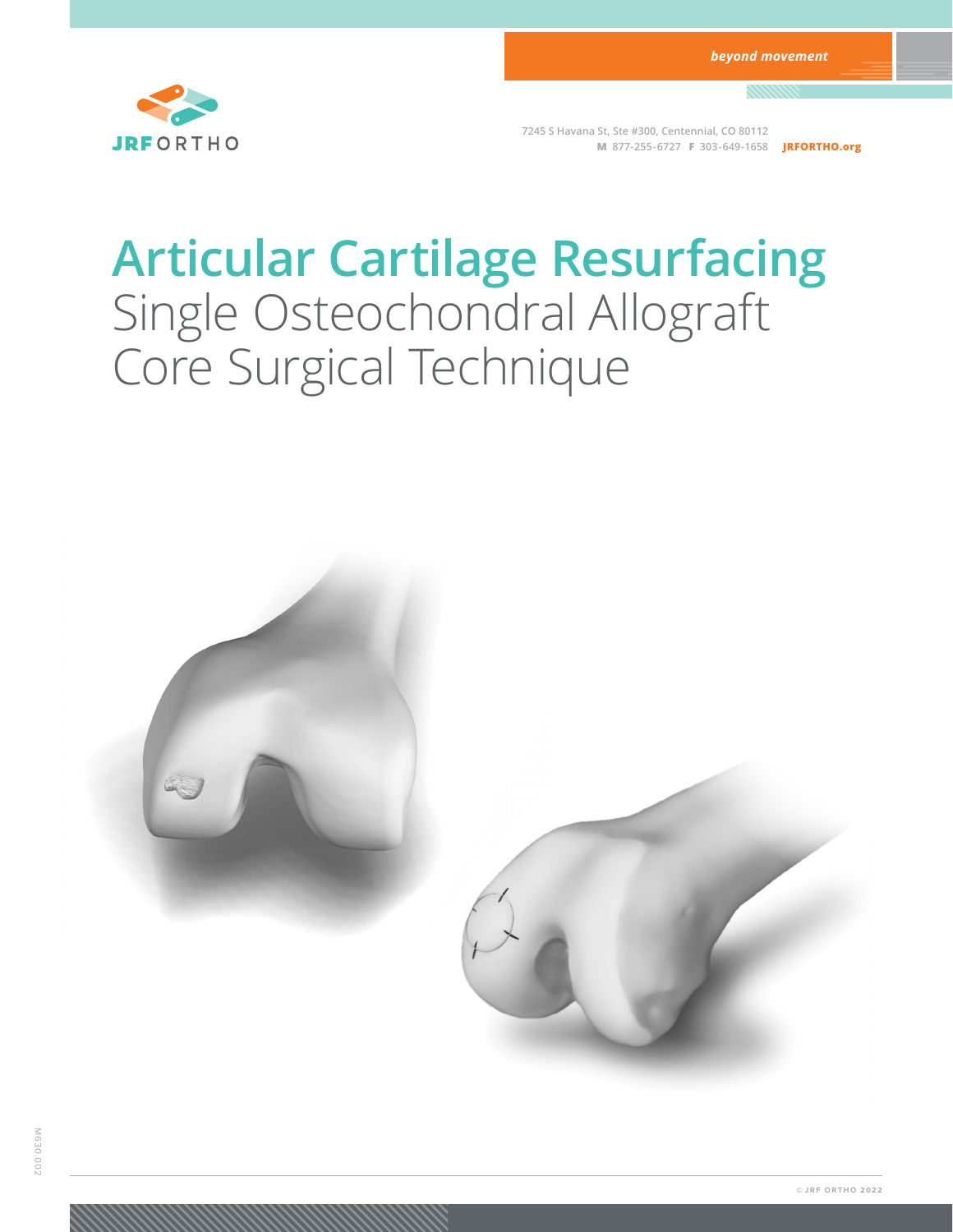## **PATIENT CONDYLE PREPARATION**



#### STEP **<sup>01</sup> IDENTIFY DEFECT.**

Perform a parapatellar arthrotomy and retract the patella to expose the condyle. Identify the defect on the condyle (**FIG. 1A**).

#### STEP **<sup>02</sup> SIZING GUIDE.**

Rest the guide (dull side down) against the condylar surface. The appropriately sized guide should circumferentially contact the joint surface and cover the entire defect. Make a hash mark on the "north", or 12 o'clock position. Holding the guide in place, drill the Steinmann pin approximately 25 mm into the condyle (**FIG. 1B**).

TIP: **Prior to removing the guide, trace the entire circumference with a marker.**

## STEP **<sup>03</sup>**

Remove the guide leaving the pin inserted. The pin should be perpendicular to the condylar surface (**FIG. 1C**).



**FIG. 1B**



**FIG. 1C**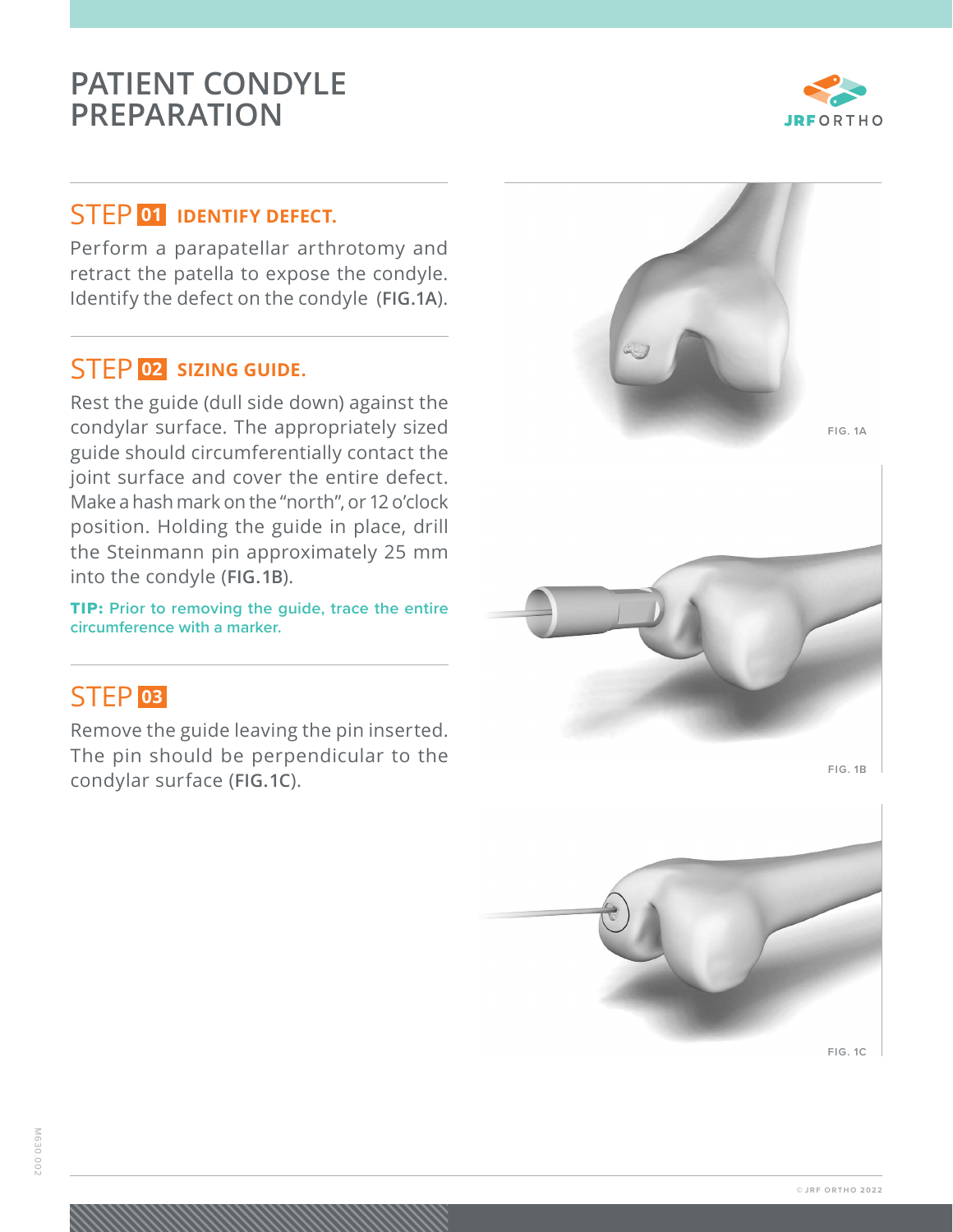#### STEP **<sup>04</sup> FIND HARVEST LOCATION.**

Set up the vise on a sterile workstation. Attach the articulating arm to the post. Bring the allograft close to the patient's condyle to determine the site of allograft harvest (**FIG. 2A**). Secure the allograft in the vise in the same orientation of the patient's exposed condyle.

TIP: **Best surface congruity match may be found at a different anatomical location than the defect.** 

## STEP **<sup>05</sup>**

Place the selected guide on the allograft to find the appropriate harvest location. The guide should circumferentially contact the articular surface (**FIG. 2B**). Trace the entire circumference with a marker.

TIP: **Place a Steinmann pin through the center of the guide** *(blunt side down)***. Compare the angle of the pin to the one previously placed in the patient's condyle.**

## **PATIENT CONDYLE PREPARATION (CONTINUED)**

#### STEP **<sup>06</sup> SCORE PATIENT CARTILAGE.**

Place the cutter over the pin in the patient's condyle, sharp end down (**FIG. 3A**). By hand, press the cutter against the cartilage surface and rotate the cutter until the complete thickness of the articular cartilage is cut and the instrument is against cortical bone.







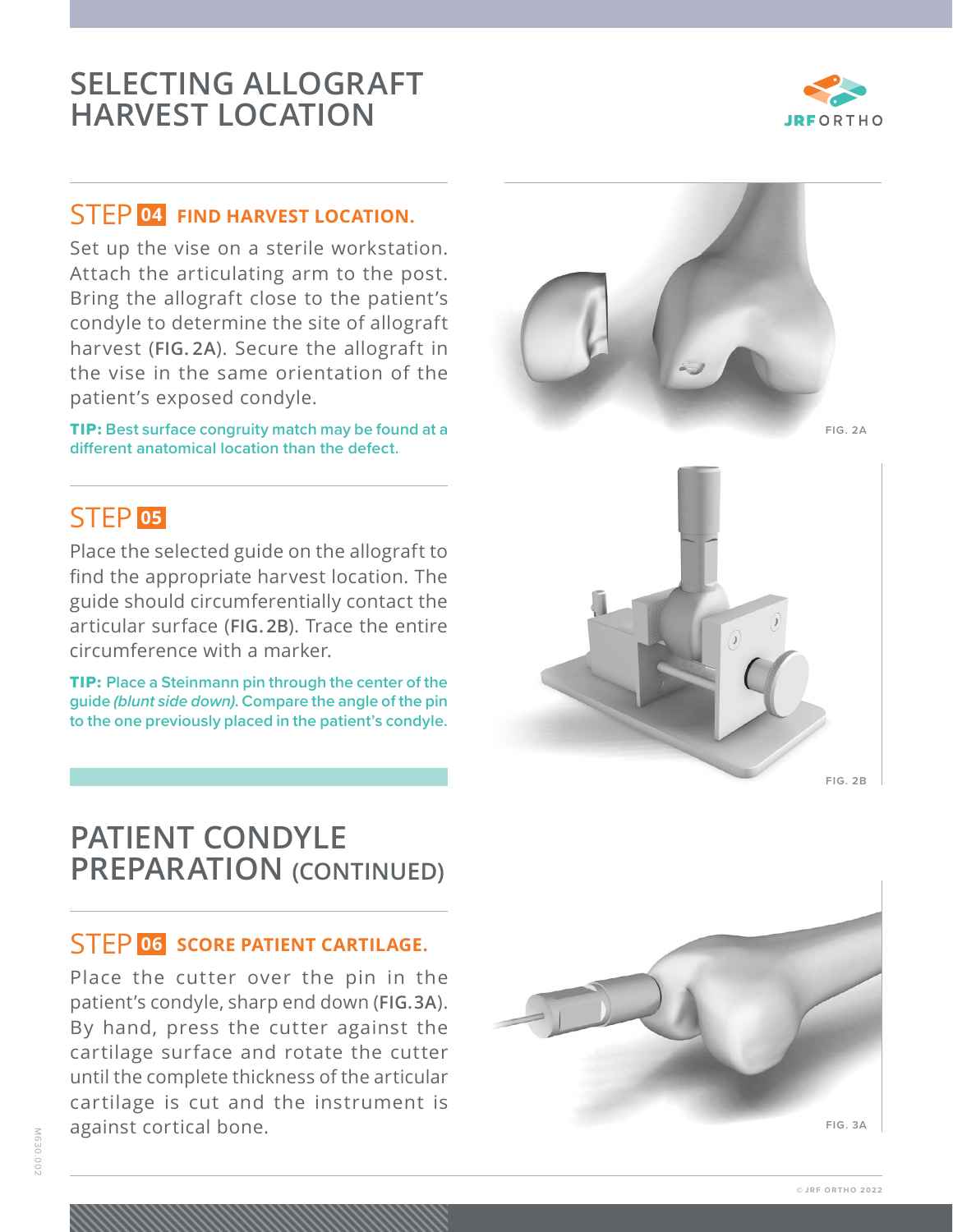## **PATIENT CONDYLE PREPARATION (CONTINUED)**

### STEP **<sup>07</sup> REAM AND MEASURE DEFECT.**

Select the same size flat drill bit, mount the drill bit on a cannulated drill and place it over the pin in the patient's condyle. Start movement of the drill before contacting the articular surface. With constant irrigation, slowly advance the drill through the articular surface, through the cortical bone, and into cancellous bone (**FIG. 3B**). The surgeon should examine the advancement after every 2–3 mm. Proper depth is achieved when there is 5–10 mm total depth and good bleeding bone. Using the cylinder depth gauge, measure and record the depths from the articular cartilage surface at the N, S, E, W positions (**FIG. 3C**).

TIP: **The ideal depth of a femoral Osteochondral Allograft recipient site is between 5–10 mm.**





## **ALLOGRAFT HARVEST**

#### STEP **<sup>08</sup> CORE PREP.**

Attach the appropriately sized ring guide to the articulating arm. Place the guide blunt side down and position with the articulating arm according to the previous circumferential marking (**FIG. 4A**) Tighten the knob on the articulating arm to hold it in place. Reverse the cutter guide sharp side down and score the cartilage.

TIP: **Ring guide stability can be reinforced with short pin for additional fixation.** TIP 2**: From inside the ring guide, place the hashmark at the north position.** 



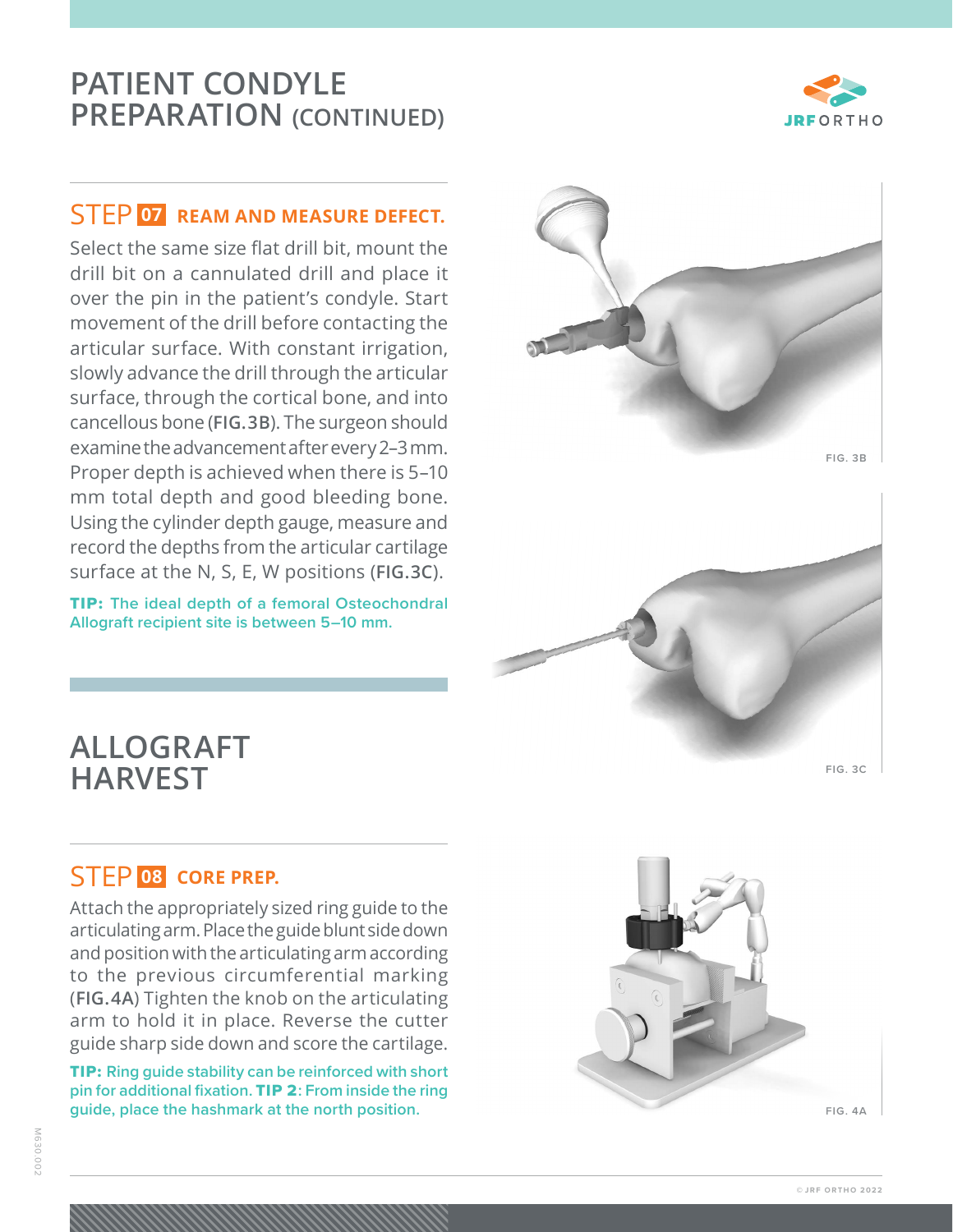## **ALLOGRAFT HARVEST (CONTINUED)**



### STEP **<sup>09</sup> HARVEST CORE.**

Select appropriately sized coring reamer and, with constant irrigation, slowly advance the coring reamer into the allograft approximately 10–20 mm. Do not advance the coring reamer completely through the allograft. While continuing irrigation and forward rotation of the coring reamer, slowly back the coring reamer out of the allograft (**FIG. 4B**).

TIP: **If the core remains in the coring reamer, unscrew the hub of the coring reamer from the main cutting sleeve. Advance the core out proximally by pushing the distal end of the sleeve down over a smaller sized blunt end of a ring guide.**

#### STEP **<sup>10</sup> TRANSECT ALLOGRAFT.**

Adjust / reposition the graft in the vise to enable core excision by transecting the allograft with the oscillating saw 10–20 mm below the cartilage surface. To prevent abrupt dislocation or propelling of the core, either place a finger or graft holder on the surface of the allograft (**FIG. 4C**). Remove the core from the condyle (**FIG. 4D**).

TIP: **If reaming guide pins were previously used, remove them before transecting.** 



 **FIG. 4B**



 **FIG. 4D**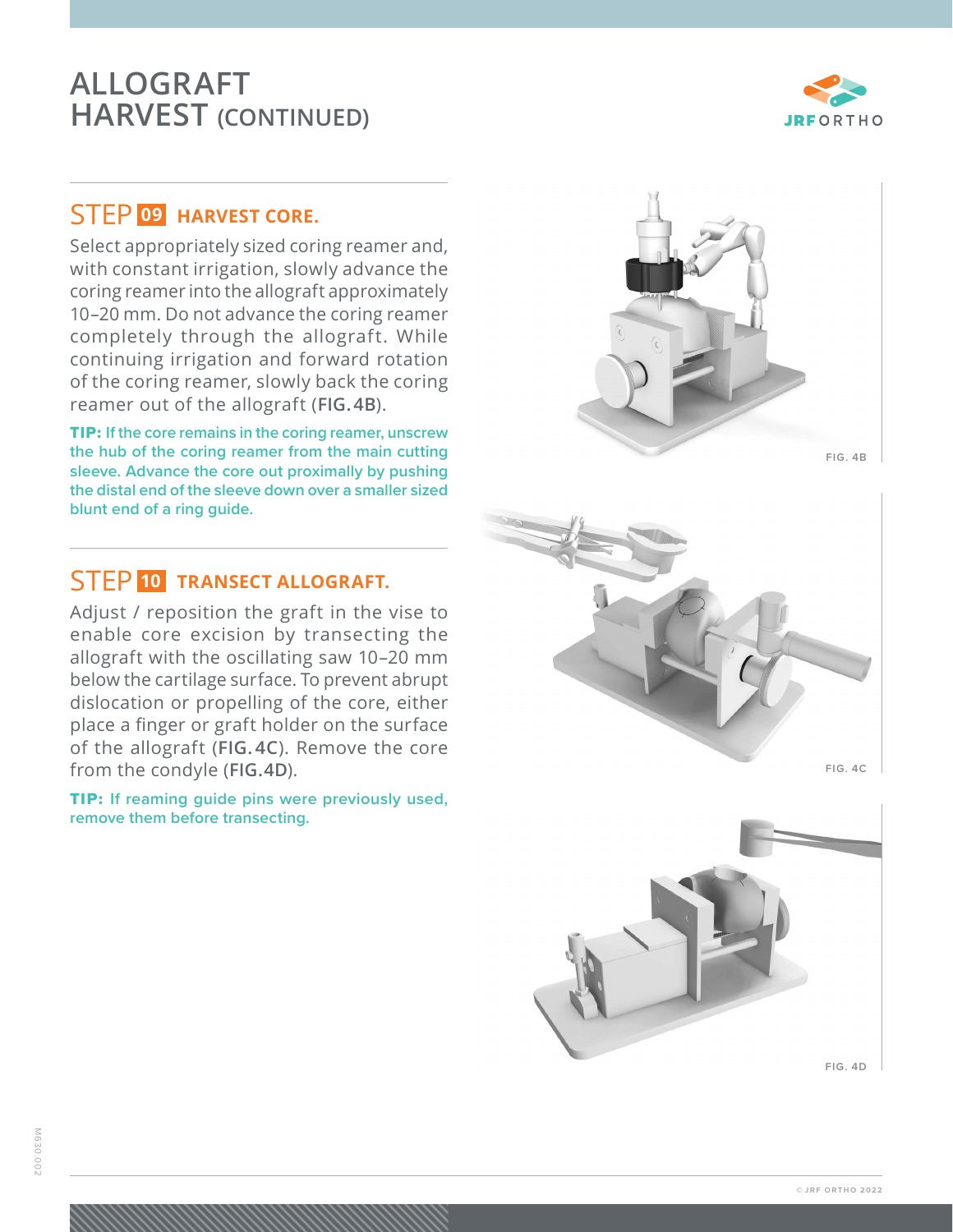## **ALLOGRAFT HARVEST (CONTINUED)**

#### STEP **<sup>11</sup> CORE DEPTH.**

Using the previously recorded depth measurements of the patient's condylar cavity, mark the depth of the core from the cartilage surface at the N, S, E, W positions. Connect these depth markers to form a circumferential mark at the proper depth (**FIG. 4E**).

TIP: **Prior to proceeding, re-verify these depth measurements.**

## STEP **<sup>12</sup>**

Open the graft holder to 2–3 mm wider than the core. Orient core cartilage-side down so that the depth ring is along the surface of the jaws of the graft holder. Tighten to secure the core with the tension bar. The core should be secure but not distorted (**FIG. 4F**).

#### STEP **<sup>13</sup> PREPARE CORE.**

Use the face of the graft holder as a cutting guide. Under constant irrigation, advance an oscillating saw from the outer perimeter inward (**FIG. 4G**). Remove the core from the graft holder. With a rongeur, chamfer the edge of the bone. Check depth dimensions. Using a pulse lavage, thoroughly remove blood and marrow from the graft bone (**FIG. 4H**).

**FIG. 4H**







**FIG. 4F**

**FIG. 4G**



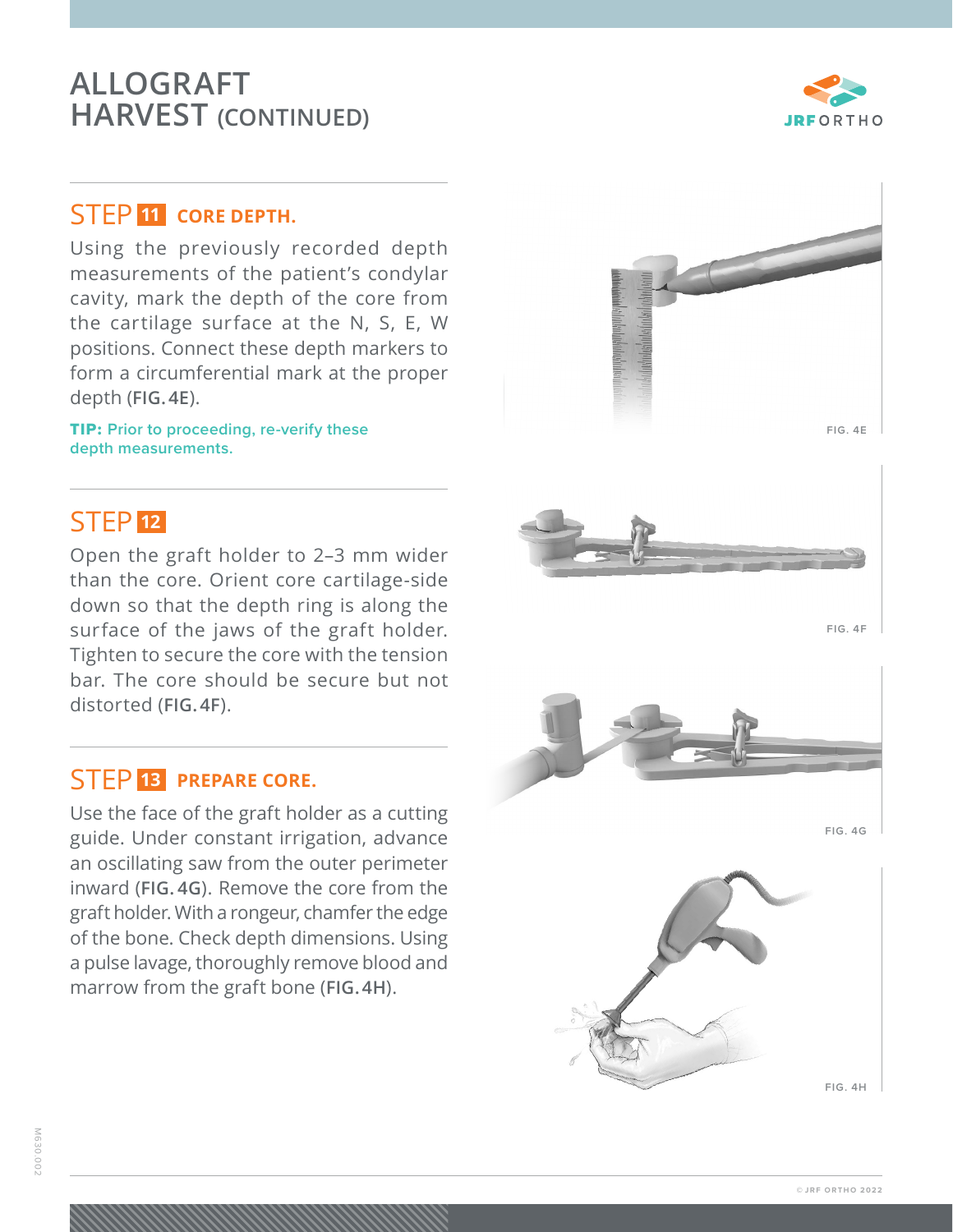## **ALLOGRAFT INSERTION**



## STEP **<sup>14</sup>**

The articular cartilage around the perimeter of the patient's condylar cavity may slightly migrate to interfere with the press fit dimensions. Dilate by reinserting the guide (dull side down) into the patient's condylar cavity or remove excess cartilage by trimming with a knife.

## STEP **<sup>15</sup>**

Remove the Steinmann pin from patient's condyle and orient the core by lining up the north hashmarks. If any interference is noted, carefully correct the core and/or cavity prior to reducing the core.

TIP: **A suture can be placed behind the graft to facilitate core removal, if necessary. If there is a congruent fit then the suture can be pulled out from behind the core.**

#### STEP **<sup>16</sup> INSERT CORE.**

The appropriate press fit reduction is accomplished by advancing the core into the cavity, using thumb pressure or a light tamp (around the edge of the graft) (**FIG. 5A**). Care should be taken to ensure that all edges advance equally and when core is fully seated; the surface is flush with the surrounding cartilage. (**FIG. 5B**). Cycle knee to check congruity.

TIP: **In place of using a tamp, cycle the knee with varus or valgus pressure to seat the core.**